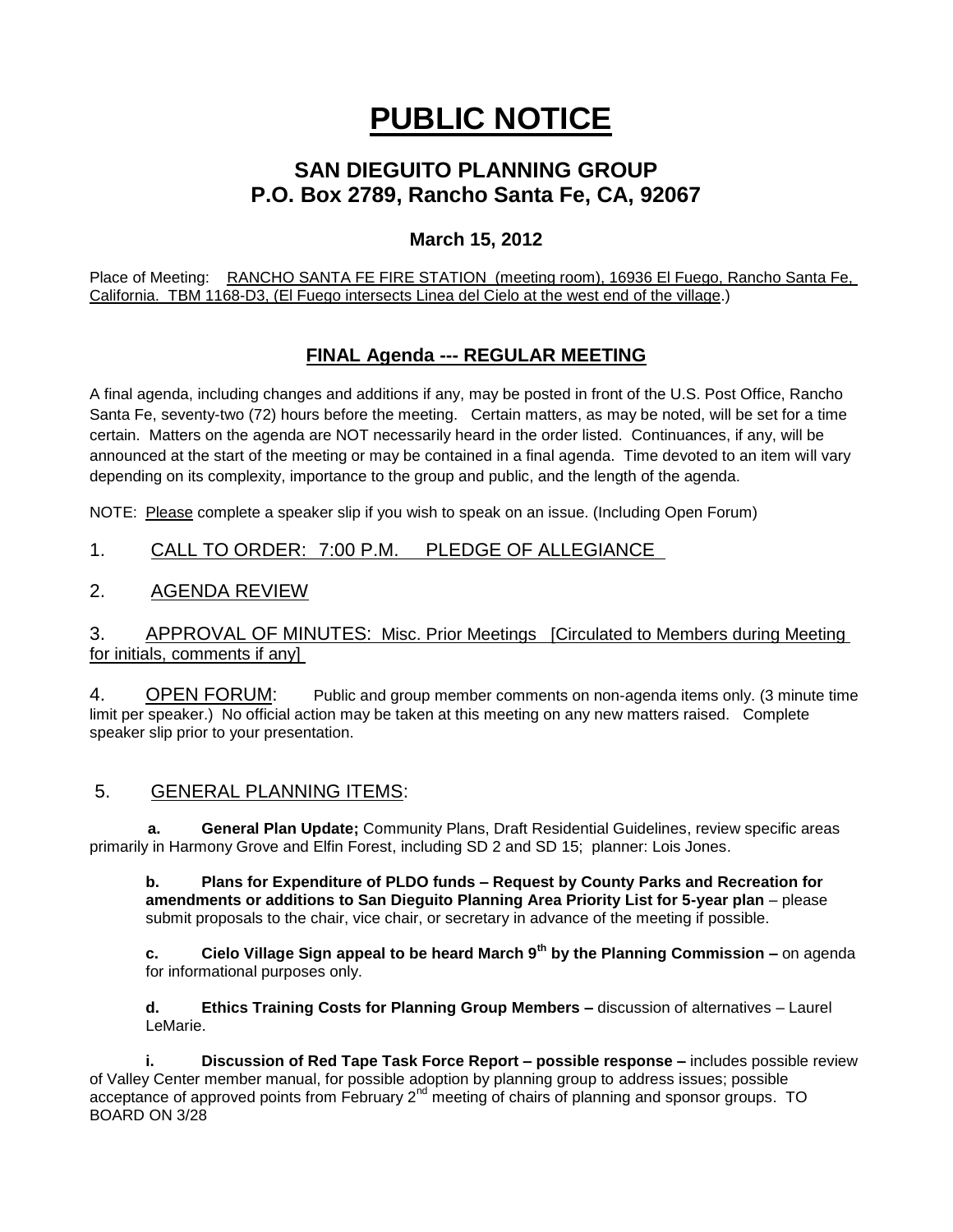**j. County of San Diego – Climate Action Plan – available for review at**  http://www.sdcounty.ca.gov/dplu/Public\_Review\_Non-CEQA.html

#### 6. MAJOR PROJECTS AND LAND USE ITEMS:

**A. 3300-10-037 (P10-037RPL1], REZ 10-004 P 10-037 REZ 10-004 CHINESE BIBLE MUP/REZONE – KIVA 09-0117132 – Santa Fe Valley Chinese Church 16919 Four Gee Road n/o Tallus Glen.** Proposed church in Santa Fe Valley Specific Plan area – 1000 seat main sanctuary, to expand to 1500, with classrooms, offices recreation, school, and ancillary uses. 43 ft. high with two 57 ft. towers; S88 zone to RS-2 zone Applicant contact: Ron Harper, Jr. 858-449-4425 Planner: Bruce Liska **[To be heard 3/29/12]**

B. **3500-12-002 (STP12-002) Cornell Site Plan "D" designator-El Apajo and Via de Santa Fe; design** plan review for single family residence with 4 car garage attached by a patio cover on he left hand side of the main house and a second dwelling unit built on the rear of the house. Applicant contact Jorge A. Becerril (619) 405-0813; Planner, Ira S Epstein

**C. 3813-11-001 [REZ 11-001] – TM 5669 –SPA-11-001, STP 11-014] - Crosby Enclave** apn 267-190-03- 00 s/e corner of Del Dios Hwy and Bing Crosby Boulevard, north side of entry to Crosby Estates – requires rezone from S88/A70/RR to RS7, specific plan amendment, site plan review, and subdivision map; Proposal would increase density from 3 single family residential units to 15 lots with 13 dwelling units on 8 acres, entry from Bing Crosby Blvd. - @ 52% of property below 15% slope, with >40% above 50% slope – minimum net lot size @6300 sq. ft. [@ 0.15 acre] Owner: TOR Investments; Applicant California West Communities – contact Dan Rehm 858-558-4500 Planner: TBA **[To be cont'd]**

**D. AD 12-007 Mayer Residence Administrative Permit** 17025 Sobre Los Cedrros, RSF @ Linea del Cielo, addition to residence between existing home and street; guest living quarters, etc., to add @ 1620 sq. ft. to residence, @ 1300 sq.ft. guest living quarters, garage addition, partial conversion of garage, additional structure for pool equipment.; Applicant Contact Don Looney 760-434-7966 Planner: Laurel LeMarie

#### 7. REPORTS AND GENERAL DISCUSSION:

DEL DIOS NICOLAS CHRISTENFELD PARKS / TAC/COUNTY PARKS GENERAL PLAN 2020 + COMMUNITY PLAN LOIS JONES SAN DIEGUITO RIVER PARK BRUCE LISKA/CHACO CLOTFELTER 4S RANCH TOM HICKERSON RSF ASSOCIATION BILL SCHLOSSER/LOIS JONES ROADS & TRAFFIC / SANDAG BILL SCHLOSSER EL CAMINO REAL/VIA DE LA VALLE DON WILLIS ELFIN FOREST DOUG DILL / JACQUELINE ARSIVAUD-

BENJAMIN

#### 8. ADMINISTRATIVE MATTERS:

**A**. Consideration and comments on circulation mail

**B.** Future agenda items and planning

**C.** Adding potential projects to Transnet & PLDO Funds Lists for future votes – no action to be taken, except as noted above.

#### *D. Election of Officers for 2012 – May be postponed due to RED TAPE Task Force Issues.*